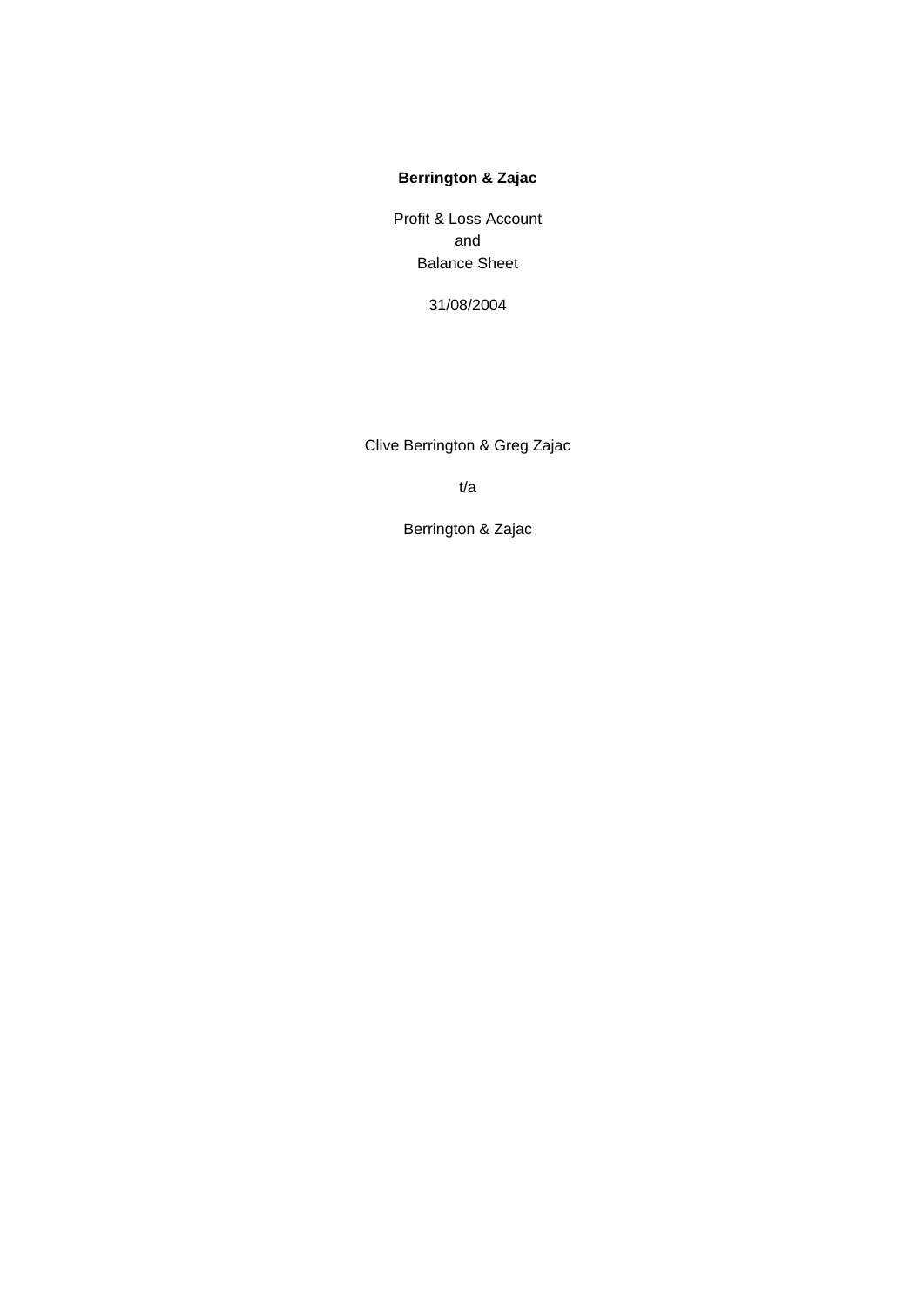#### **Berrington & Zajac**

We approve the accounts on pages 1 to 5 attached and confirm that we have made available all relevant records and information for their preparation and authorise their submission to the Inland Revenue.

........................(Clive Berrington)

........................(Greg Zajac)

Date.................

The accounts on pages 1 to 5 attached have been prepared, without carrying out an audit, from the books, vouchers and information produced to us by Clive Berrington & Greg Zajac t/a Berrington & Zajac.

The annexed Balance Sheet is in accordance therewith.

Forbes Accountants 38 Station Road Woburn Sands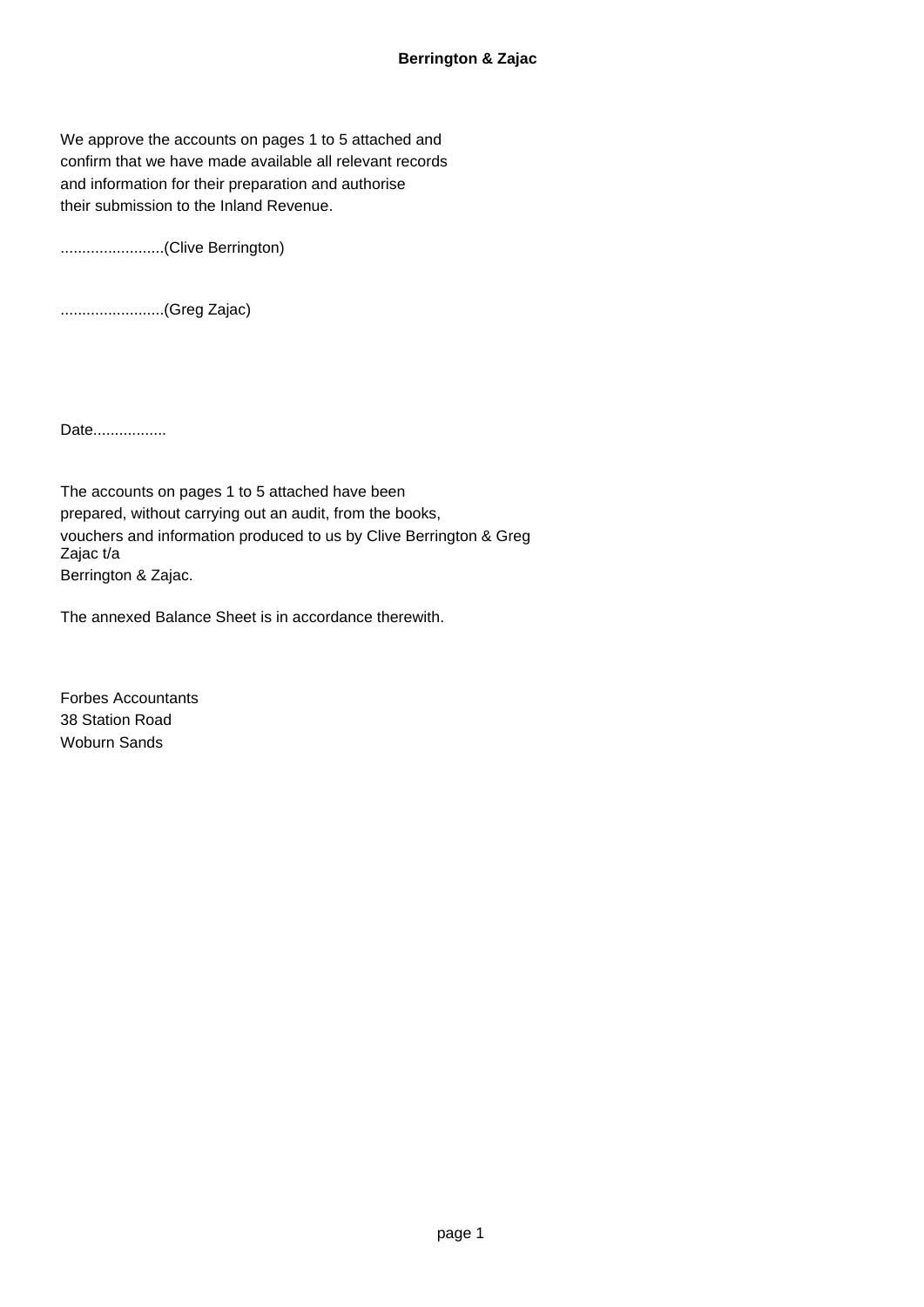# **Berrington & Zajac BALANCE SHEET AT 31/08/2004**

|                             |                         | 2004             | 2003 |
|-----------------------------|-------------------------|------------------|------|
|                             | <b>Notes</b>            | £                | £    |
| <b>Fixed assets:</b>        |                         |                  |      |
| Intangible assets           | 1                       | 2,500            |      |
| Tangible assets             | $\mathbf 2$             | 59,523<br>62,023 |      |
| <b>Current assets:</b>      |                         |                  |      |
| <b>Stock</b>                |                         | 633              |      |
| Trade debtors               |                         | 6,725            |      |
| <b>Other Debtors</b>        |                         | 1,402            |      |
| Cash at bank                |                         | 3,423            |      |
|                             |                         | 12,183           |      |
| <b>Current liabilities:</b> |                         |                  |      |
| Trade creditors             |                         | 411              |      |
| <b>Other Creditors</b>      |                         | 3,235            |      |
|                             |                         | 3,646            |      |
| <b>Net current assets</b>   |                         | 8,537            |      |
|                             |                         | 70,560           |      |
| <b>Partners accounts:</b>   |                         |                  |      |
| Capital                     | $\sqrt{3}$              | 71,918           |      |
| Current                     | $\overline{\mathbf{4}}$ | (1, 358)         |      |
|                             |                         | 70,560           |      |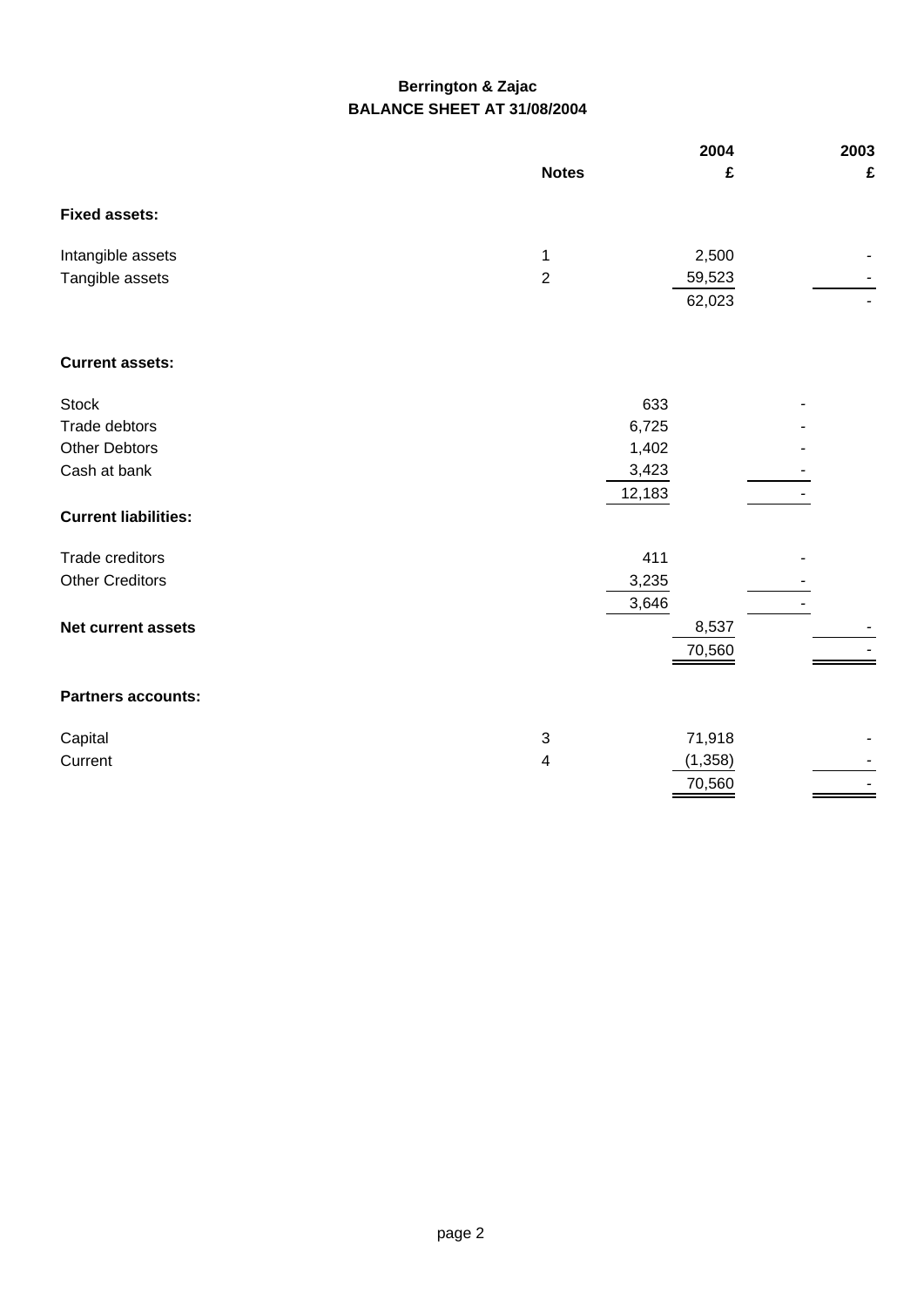### **PROFIT AND LOSS ACCOUNT FOR THE YEAR ENDED31/08/2004**

|                               |        | 2004<br>£ | 2003<br>£ |
|-------------------------------|--------|-----------|-----------|
| <b>Sales</b>                  |        | 81,743    |           |
| Opening stocks                | 683    |           |           |
| Purchases                     | 31,034 |           |           |
|                               | 31,717 |           |           |
| Closing stocks                | 633    |           |           |
|                               |        | 31,084    |           |
| <b>Gross profit</b>           |        | 50,659    |           |
| Heat & Light                  | 1,500  |           |           |
| <b>Premises Repairs</b>       | 546    |           |           |
| Wife's Wages                  | 7,000  |           |           |
| General wages                 | 46     |           |           |
| Redundancy costs              | 1,976  |           |           |
| Health insurance              | 1,881  |           |           |
| Pension contributions         | 362    |           |           |
| Motor Expenses - Fuel and Oil | (1)    |           |           |
| Miscellaneous Motor Expenses  | 2,297  |           |           |
| <b>Accountancy Fees</b>       | 700    |           |           |
| Printing                      | 264    |           |           |
| Telephone & Postage           | 766    |           |           |
| Sundry Tools & Maintenance    | 134    |           |           |
| Bank charges                  | 402    |           |           |
| Depreciation                  | 2,752  |           |           |
|                               |        | 20,625    |           |
| Net profit for the year       |        | 30,034    |           |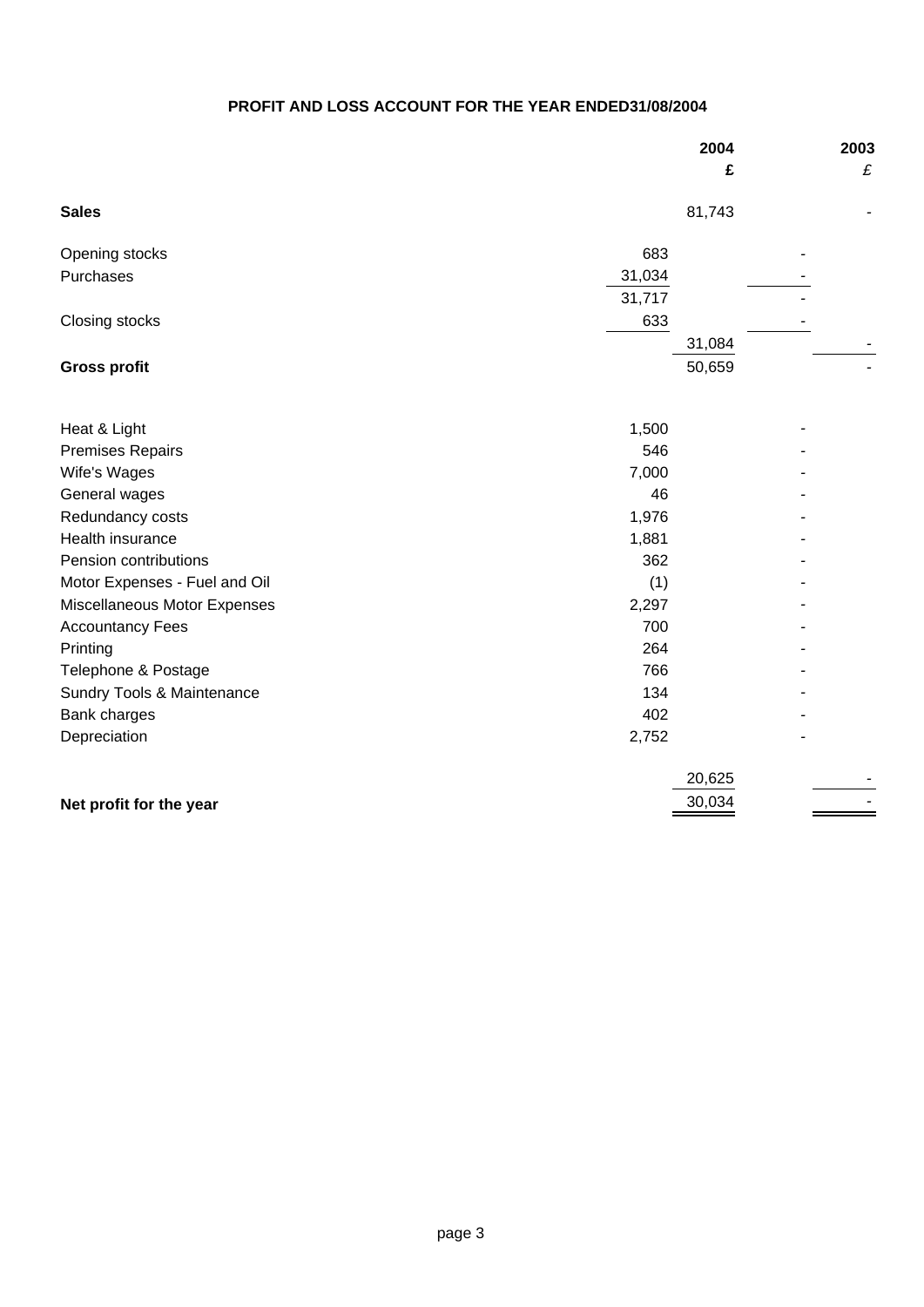## **Berrington & Zajac NOTES TO THE ACCOUNTS AT 31/08/2004**

#### **1. INTANGIBLE FIXED ASSETS**

|                         | <b>Purchased</b> |                   |
|-------------------------|------------------|-------------------|
|                         | <b>Goodwill</b>  | <b>Total</b>      |
|                         | £                | £                 |
| Cost                    |                  |                   |
| At 01/09/2003           | 2,500            | 2,500             |
| At 31/08/2004           | 2,500            | 2,500             |
| <b>Depreciation</b>     |                  |                   |
| <b>Net Book Amounts</b> |                  |                   |
| At 31/08/2004           | 2,500            | $\frac{2,500}{ }$ |
| At 31/08/2003           | 2,500            | 2,500             |

## **2. TANGIBLE FIXED ASSETS**

|        | <b>Plant and</b>                         | Commercial            | <b>Fixtures</b>      |                   |
|--------|------------------------------------------|-----------------------|----------------------|-------------------|
|        |                                          |                       |                      | <b>Total</b>      |
|        |                                          |                       |                      | £                 |
|        |                                          |                       |                      |                   |
| 51,229 | 18,511                                   | 8,263                 | 939                  | 78,942            |
|        | 3,000                                    |                       |                      | 3,000             |
| 51,229 | 21,511                                   | 8,263                 | 939                  | 81,942            |
|        |                                          |                       |                      |                   |
|        | 14,686                                   | 4,125                 | 856                  | 19,667            |
|        | 1,706                                    | 1,034                 | 12                   | 2,752             |
|        | 16,392                                   | 5,159                 | 868                  | 22,419            |
|        |                                          |                       |                      |                   |
| 51,229 | 5,119                                    | 3,104                 | 71                   | 59,523            |
| 51,229 | 3,825                                    | 4,138                 | 83                   | 59,275            |
|        | <b>Land And</b><br><b>Buildings</b><br>£ | <b>Machinery</b><br>£ | <b>Vehicles</b><br>£ | and Fittings<br>£ |

## **3. CAPITAL ACCOUNTS**

|               | <b>Clive</b><br><b>Berrington</b><br>c | Greg<br>Zajac | <b>Total</b> |
|---------------|----------------------------------------|---------------|--------------|
| At 01/09/2003 | 35,959                                 | 35,959        | 71,918       |